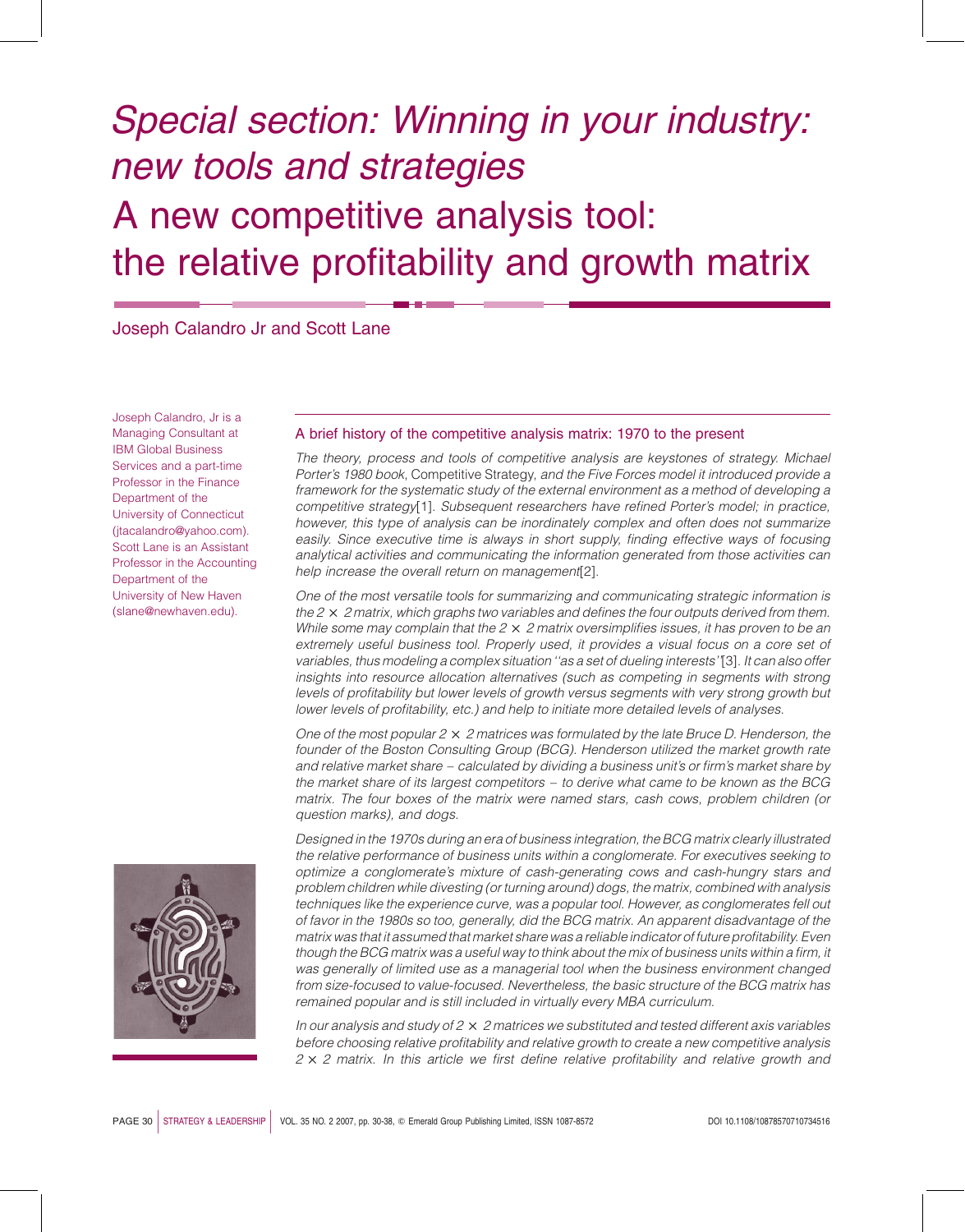introduce the nomenclature of our matrix quadrants. Then we apply our relative profitability and growth matrix to the insurance industry and banking industry to demonstrate its usefulness and versatility as a competitive analysis screening and communications tool.

elative profitability and relative growth are simply the differences between a firm's<br>profitability and growth measures and the profitability and growth measures of its<br>industry. Utilizing these variables to construct a 2 profitability and growth measures and the profitability and growth measures of its resulting quadrants as franchise, harvest, unprofitable growth, and under-performer (see Exhibit  $1)[4]$ .

In practice, the relative profitability and growth matrix offers a graphic assessment of a company relative to its industry. But like all  $2 \times 2$  matrices, it is a screening tool that should be used to facilitate further forms of analysis. It identifies four types:

- 1. Franchise. These firms are both more profitable and growing faster than their industry.
- 2. Harvest. Firms of this type are more profitable than their industry but are growing at a slower rate than it is.
- 3. Unprofitable growth. These are firms that are less profitable than their industry but are nevertheless growing faster than it is.
- 4. Under-performer. Such firms are both less profitable than their industry and are growing slower than it is.

Profitability and growth are widely acknowledged drivers of a firm's value, which is a term that can be defined as the price capital market participants place on a firm's equity – and also on its debt, depending on how the term is defined. A popular measure of profitability is the return on equity (ROE), which is simply the ratio of net income to average book equity[5]. ROE is both well known and a reasonable measure of performance[6], which can be easily analyzed via the popular DuPont Method[7]. We can utilize ROE to calculate relative profitability for purposes of constructing a Relative Profitability and Growth matrix by subtracting a firm's ROE from the ROE of its industry. For example, consider the property and casualty (P&C) insurance industry. In the year 2005, that industry earned \$43 billion and its average book equity was \$409 billion for a ROE of 10.5 percent[8]. In Exhibit 2 we calculate relative profitability for 22 randomly selected P&C insurance companies by subtracting the industry ROE of 10.5 percent from each firm's ROE in the year 2005[9].

A similar procedure is utilized for calculating relative growth. For example, the industry growth rate for P&C revenue or premium from 2004 to 2005 was 2.6 percent[10]. Exhibit 3 shows the relative growth calculations for the 22 P&C insurers profiled in our example.

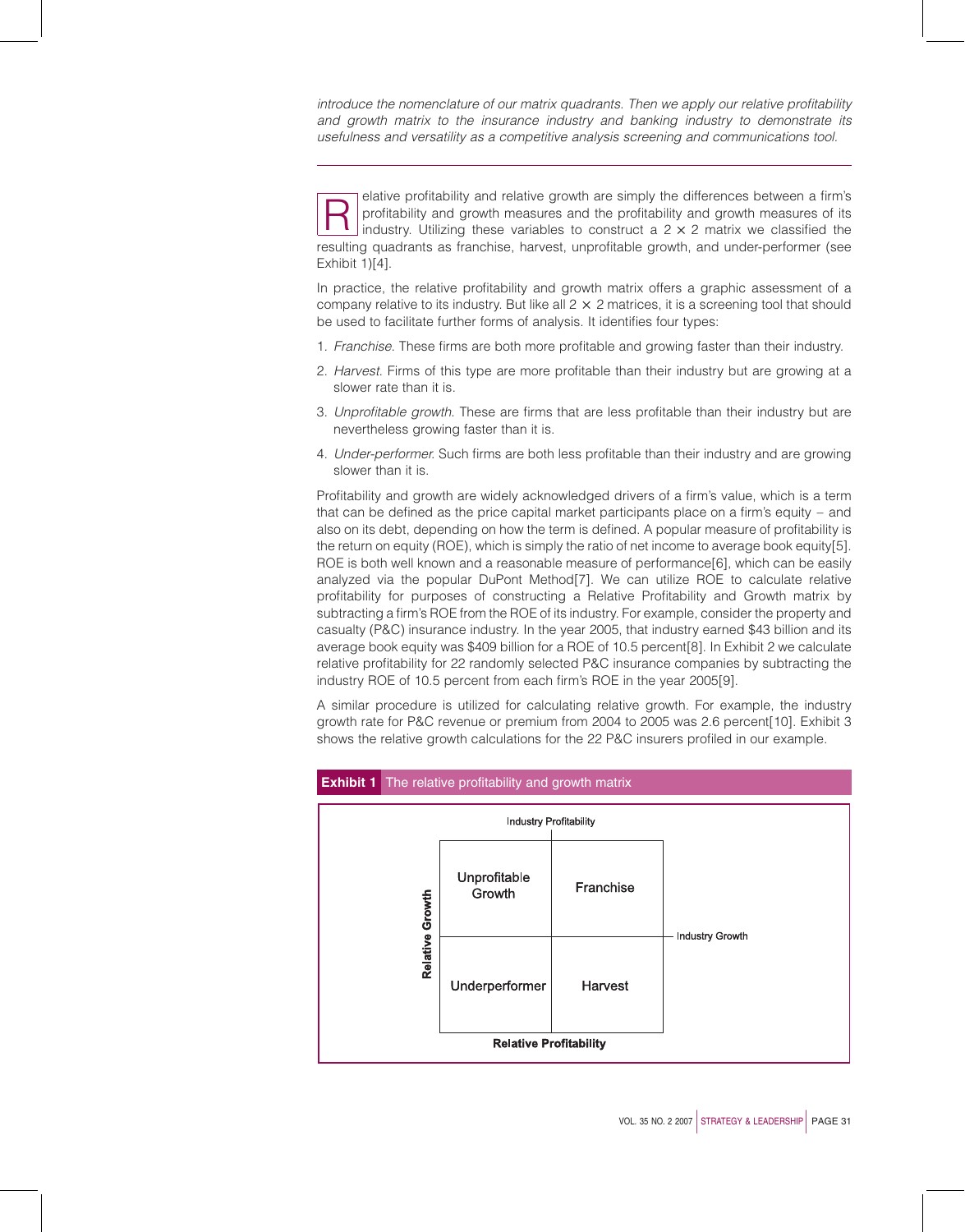| <b>Exhibit 2</b> Relative P&C profitability calculations |                  |                             |                         |  |  |  |  |
|----------------------------------------------------------|------------------|-----------------------------|-------------------------|--|--|--|--|
| Ticker symbol                                            | $ROE_{Firm}$ $%$ | ROE <sub>Industry</sub> (%) | $ROE_{Relative}$ $(\%)$ |  |  |  |  |
|                                                          | (1)              | (2)                         | $(3)=(1)-(2)$           |  |  |  |  |
| <b>ACE</b>                                               | 9.5              | 10.5                        | $-1.0$                  |  |  |  |  |
| <b>ALL</b>                                               | 8.4              | 10.5                        | $-2.1$                  |  |  |  |  |
| AGII                                                     | 12.2             | 10.5                        | 1.7                     |  |  |  |  |
| AHL                                                      | $-10.1$          | 10.5                        | $-20.6$                 |  |  |  |  |
| CB                                                       | 16.2             | 10.5                        | 5.7                     |  |  |  |  |
| <b>CINF</b>                                              | 9.8              | 10.5                        | $-0.7$                  |  |  |  |  |
| <b>ERIE</b>                                              | 18.2             | 10.5                        | 7.7                     |  |  |  |  |
| <b>THG</b>                                               | $-15.2$          | 10.5                        | $-25.7$                 |  |  |  |  |
| <b>HGIC</b>                                              | 10.2             | 10.5                        | $-0.3$                  |  |  |  |  |
| <b>HCC</b>                                               | 13.0             | 10.5                        | 2.5                     |  |  |  |  |
| <b>IPCC</b>                                              | 18.1             | 10.5                        | 7.6                     |  |  |  |  |
| <b>MKL</b>                                               | 8.8              | 10.5                        | $-1.7$                  |  |  |  |  |
| <b>MIG</b>                                               | 10.4             | 10.5                        | $-0.1$                  |  |  |  |  |
| <b>MIGP</b>                                              | 6.9              | 10.5                        | $-3.6$                  |  |  |  |  |
| <b>MLAN</b>                                              | 14.3             | 10.5                        | 3.8                     |  |  |  |  |
| <b>OCAS</b>                                              | 15.6             | 10.5                        | 5.1                     |  |  |  |  |
| <b>PMACA</b>                                             | $-4.9$           | 10.5                        | $-15.4$                 |  |  |  |  |
| <b>PGR</b>                                               | 24.8             | 10.5                        | 14.3                    |  |  |  |  |
| <b>RLI</b>                                               | 16.3             | 10.5                        | 5.8                     |  |  |  |  |
| <b>SAFC</b>                                              | 17.2             | 10.5                        | 6.7                     |  |  |  |  |
| <b>STA</b>                                               | 7.5              | 10.5                        | $-3.0$                  |  |  |  |  |
| XL                                                       | $-15.4$          | 10.5                        | $-25.9$                 |  |  |  |  |

Source: Net income and book equity figures for 2005 and 2004 for each firm are from www. wallstreetjournal.com; calculations are the authors'

|               | <b>Exhibit 3</b> Relative P&C growth calculations |                                |                          |
|---------------|---------------------------------------------------|--------------------------------|--------------------------|
| Ticker symbol | Growth <sub>Firm</sub> $(\%)$                     | Growth <sub>Industry</sub> (%) | Growth $_{Relative}$ (%) |
|               | (4)                                               | (5)                            | $(6) = (4) - (5)$        |
| <b>ACE</b>    | 4.5                                               | 2.6                            | 1.9                      |
| <b>ALL</b>    | 4.0                                               | 2.6                            | 1.5                      |
| AGII          | 10.3                                              | 2.6                            | 7.7                      |
| AHL           | 16.3                                              | 2.6                            | 13.7                     |
| CB            | 4.6                                               | 2.6                            | 2.1                      |
| <b>CINF</b>   | 4.8                                               | 2.6                            | 2.2                      |
| <b>ERIE</b>   | 3.7                                               | 2.6                            | 1.1                      |
| <b>THG</b>    | $-4.0$                                            | 2.6                            | $-6.5$                   |
| <b>HGIC</b>   | 0.5                                               | 2.6                            | $-2.1$                   |
| <b>HCC</b>    | 35.5                                              | 2.6                            | 33.0                     |
| <b>IPCC</b>   | 10.2                                              | 2.6                            | 7.7                      |
| <b>MKL</b>    | $-5.6$                                            | 2.6                            | $-8.2$                   |
| <b>MIG</b>    | 16.5                                              | 2.6                            | $-14.0$                  |
| <b>MIGP</b>   | 34.0                                              | 2.6                            | 31.5                     |
| <b>MLAN</b>   | $-6.7$                                            | 2.6                            | $-9.3$                   |
| <b>OCAS</b>   | 0.5                                               | 2.6                            | $-2.1$                   |
| <b>PMACA</b>  | $-29.0$                                           | 2.6                            | $-31.6$                  |
| <b>PGR</b>    | 4.5                                               | 2.6                            | 2.0                      |
| <b>RLI</b>    | $-3.9$                                            | 2.6                            | $-6.5$                   |
| <b>SAFC</b>   | 5.0                                               | 2.6                            | 2.4                      |
| <b>STA</b>    | 6.8                                               | 2.6                            | 4.3                      |
| XL            | $-1.6$                                            | 2.6                            | $-4.2$                   |

Source: Earned premium figures for 2005 and 2004 for each firm are from www.wallstreetjournal.com; calculations are the authors'

With the data contained in Exhibits 2 and 3 it is fairly simple to construct a relative profitability and growth matrix as illustrated in Exhibit 4.

The horizontal axis and vertical axis of the matrix represents profitability and growth relative to industry performance. Therefore, given the mature, efficient nature of the P&C insurance industry it comes as no surprise that the majority of firms in our sample cluster around each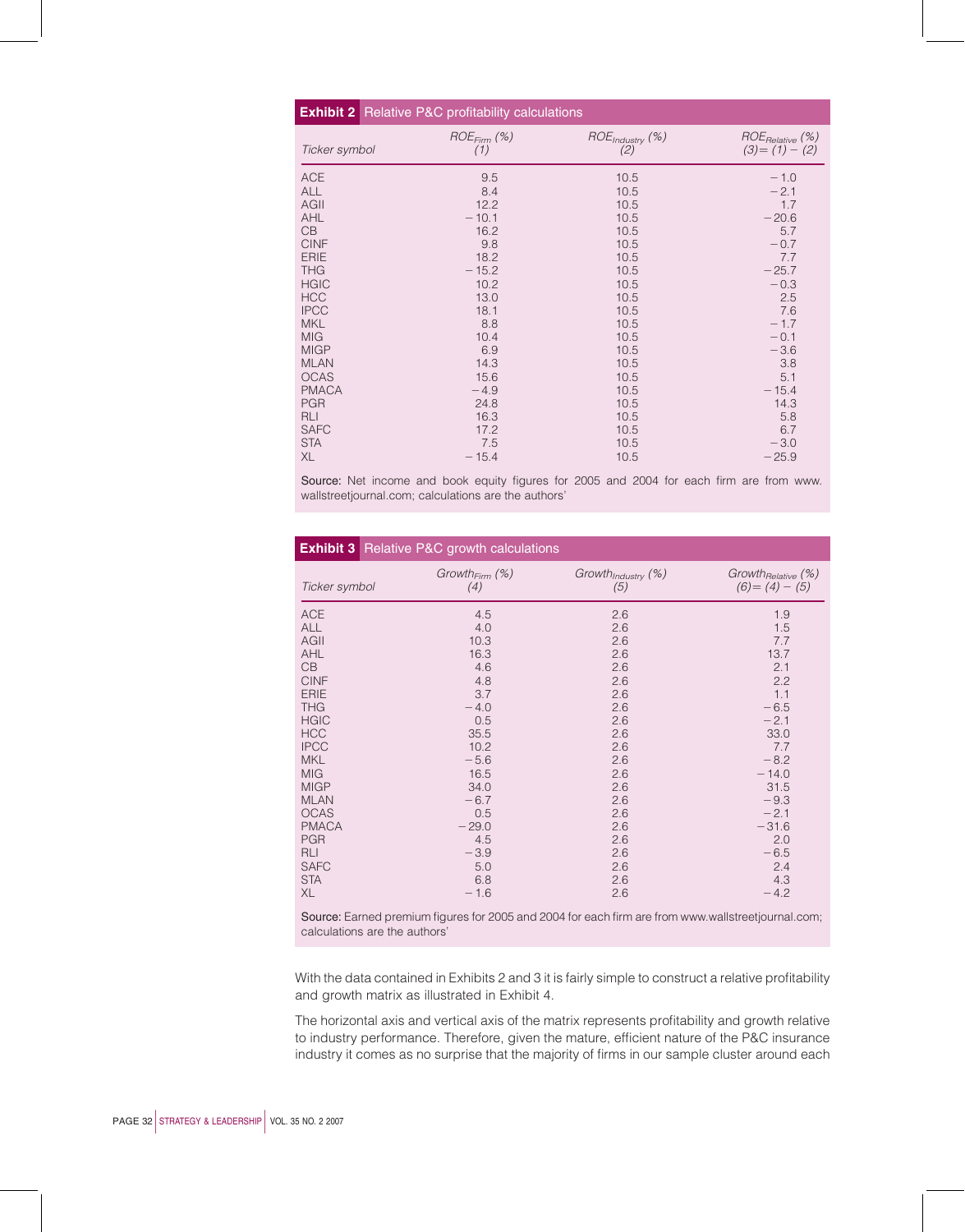

**Exhibit 4** P&C relative profitability and growth matrix

axis in the center of the matrix. For introductory purposes here we will focus our competitive analysis and commentary on select performance outliers, identified in Exhibit 5, which fit into the four categories of our matrix.

## Competitive analysis

Our competitive analysis is intended to illustrate how a relative profitability and growth matrix could be utilized in practice at an executive level. To illustrate, consider our below analysis of the firms identified in Exhibit 5.

One of the strongest franchises in the P&C insurance industry is Progressive Insurance Company (Progressive). Progressive is the most profitable firm in our sample with a relative ROE of 14.3 percent  $=$  Progressive's ROE of 24.8 percent  $-$  the industry ROE of 10.5 percent[11]. Such a large level of relative profitability is consistent with Progressive's historical level of profitability, which is driven through competitive advantage. Progressive has a very potent advantage that it has thus far been able to sustain by focusing its offering and sales efforts on automobile drivers with ''safe'' driving records. These are customers and potential customers who, on average, generate fewer accidents and hence fewer expenses than many other insurance segments. Progressive is also organizationally designed to efficiently handle insurance claims and to economically manage its operating expenses. This combination of a focused market niche and low cost, efficient operations is a combination that Progressive's competitors generally cannot copy[12]. It has allowed Progressive to generate above industry average profitability over time.

Progressive also has an above average rate of growth compared to its industry. However, its relative growth of 2 percent (  $=$  Progressive growth of 4.5 percent  $-$  industry growth of 2.6 percent, allowing for rounding) is not as substantial as its relative profitability. To put this growth into context we examined Progressive's revenue (or premium) growth over time and display the results in Exhibit 6.

All firms will encounter slowing growth over time as size and market share increase. While Progressive is still growing faster than its industry, any significant growth reduction could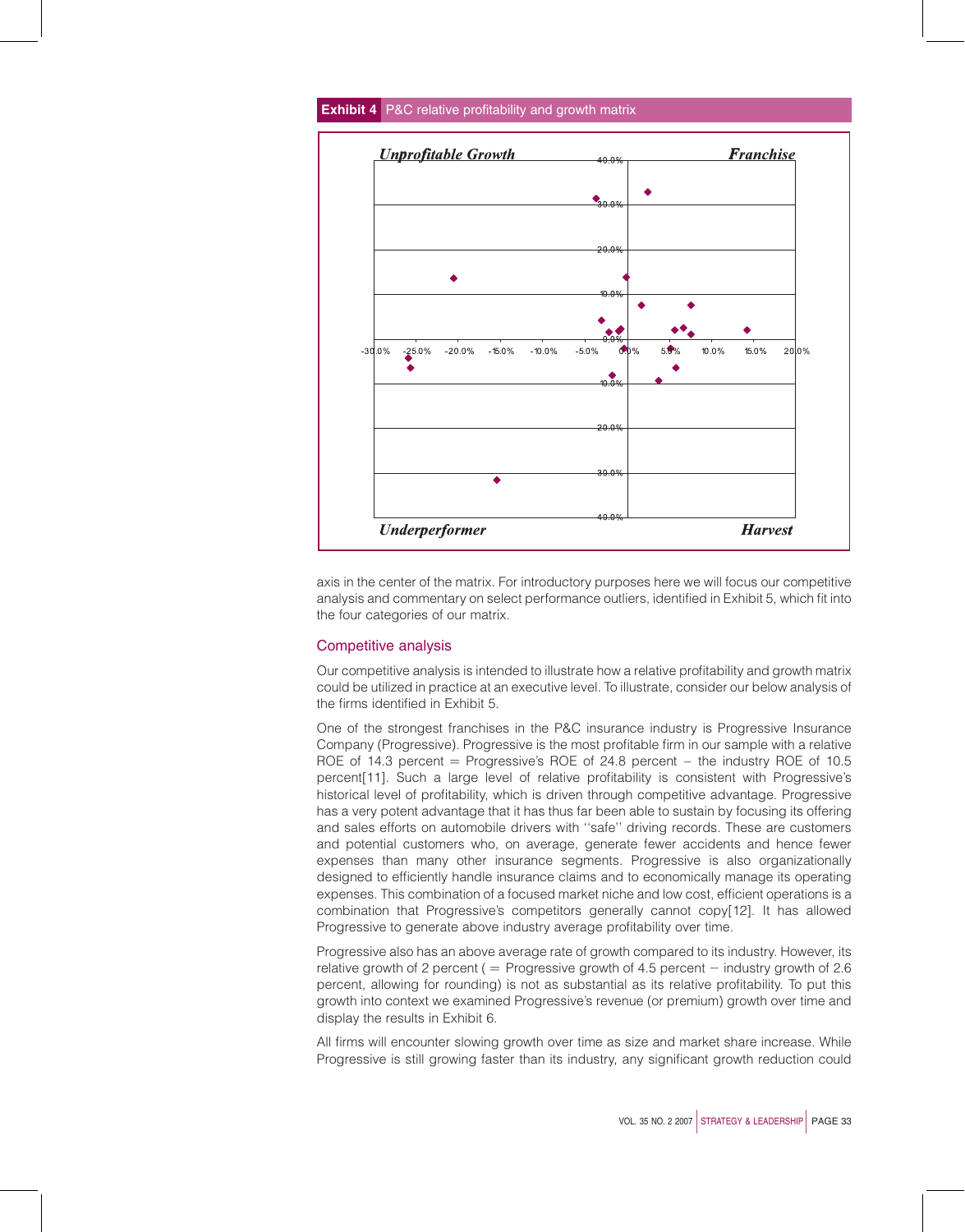# **Exhibit 5** P&C outliers and performance cluster







signal its transition into a harvest firm, or a firm that has superior relative levels of profitability but declining relative levels of growth. This position is not necessarily unfavorable if the firm is able to continue generating superior levels of profitability, but it does require a different managerial mindset. Such a mindset can be honed by employing such analytical methods as Five Forces analysis, SWOT analysis, and economic profit analysis.

Progressive's growth appears to be internally driven and this could be a factor in its profitability advantage compared to the next two examples, which seem to be growing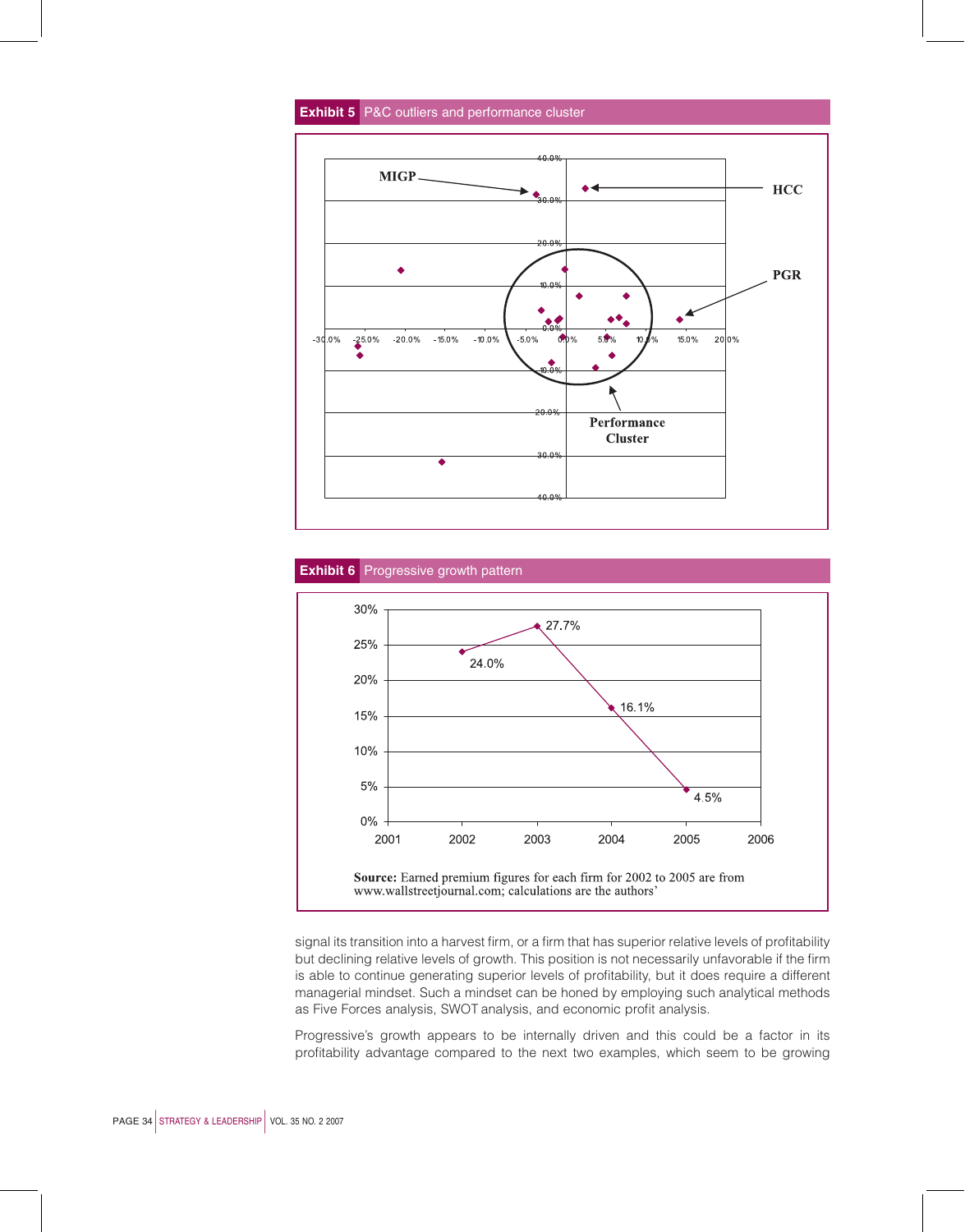predominantly through acquisition. Their lower levels of relative profitability are likely caused by acquisition and integration costs.

For example, HCC Insurance Holdings (HCC), is also in the franchise quadrant of Exhibit 5, but its competitive position is much different from that of Progressive: HCC's relative profitability is 2.5 percent but its relative growth is remarkable – 33 percent above the property and casualty insurance industry[13]. Such powerful profitable growth in a mature, efficient industry is extraordinary. As a general rule, because both profitability and growth frequently fluctuate from year-to-year, we suggest managers conduct further analysis to determine if a firm's categorization in the matrix is a long-term trend or one-time event. We therefore analyzed HCC's profitability and growth over time as illustrated in Exhibit 7.

As the exhibit shows, HCC's performance in 2005 was no aberration. The firm's extraordinary levels of profitable growth are indicative of a powerful competitive advantage and the disciplined management of that advantage over time. In this regard, HCC's disclosed strategy is to service ''selected, narrowly defined, specialty lines of [insurance] business'' where it can leverage its underwriting – risk assessment and pricing – expertise[14]. In other words, HCC appears to be growing by acquisition in focused market segments to generate economies of scope, which are cost savings generated from producing products or services offerings across a firm that are generally not available to other firms. This strategy has enabled HCC to outpace the growth of its industry, but it has thus far not achieved the levels of profitability that Progressive Insurance has. Nevertheless, both firms qualify as franchises within the broad context of our matrix.

The third and final firm identified in Exhibit 3 that we profile is Mercer Insurance Group (Mercer), which is a firm falling in the unprofitable growth quadrant of our matrix. As shown in Exhibits 2 and 3, Mercer grew at an extraordinary 31.5 percent above its industry while its profitability was  $-3.6$  percent below the industry. To determine if this performance was a trend or one-time occurrence, we analyzed Mercer's profitability and growth over time as illustrated in Exhibit 8.

As the exhibit illustrates, Mercer's performance shows a pattern of powerful relative growth but low relative profitability. A case could be made that this equates to economic loss if the firm's equity could have been more profitability allocated elsewhere. Therefore, the issue for this relatively unprofitable but growing firm to address is whether it will be able to turn the customers it has somewhat aggressively acquired into more profitable ones in the future. Toward this end, Mercer could choose to segment and micro-segment its future sales activities from a more profitability-oriented perspective and to prioritize its offerings to targeted segments. Once such segmentation is completed, more detailed forms of analysis could be undertaken, and a new competitive strategy formulated.

#### Thirteen banks: insights from their relative profitability and relative growth

The Progressive, HCC and Mercer examples demonstrated the utility of a relative profitability and growth matrix with respect to firm-specific competitive analysis. We can also apply the matrix to a more industry-focused competitive analysis. As an example, in the banking industry we randomly selected a group of large money center banks and calculated their relative profitability and relative growth as shown in Exhibit 9.

The corresponding relative profitability and growth matrix for the banks in this example are presented in Exhibit 10.

| <b>Exhibit 7</b> HCC profitability and growth                      |                                                         |                                                         |                                                       |                                                     |                                    |  |  |
|--------------------------------------------------------------------|---------------------------------------------------------|---------------------------------------------------------|-------------------------------------------------------|-----------------------------------------------------|------------------------------------|--|--|
|                                                                    | 2005                                                    | 2004                                                    | 2003                                                  | 2002                                                | 2001                               |  |  |
| Net income<br>Book equity<br>ROE (%)<br>Premium<br>Growth rate (%) | \$195.860<br>\$1,693,696<br>13.0<br>\$1.369.988<br>35.5 | \$163,025<br>\$1,323,665<br>13.8<br>\$1,010,692<br>36.9 | \$143.561<br>\$1.046.920<br>14.9<br>\$738,272<br>46.0 | \$105.828<br>\$882.907<br>12.9<br>\$505.521<br>47.5 | \$30,197<br>\$763.453<br>\$342.787 |  |  |

Source: www.wallstreetjournal.com; dollars in thousands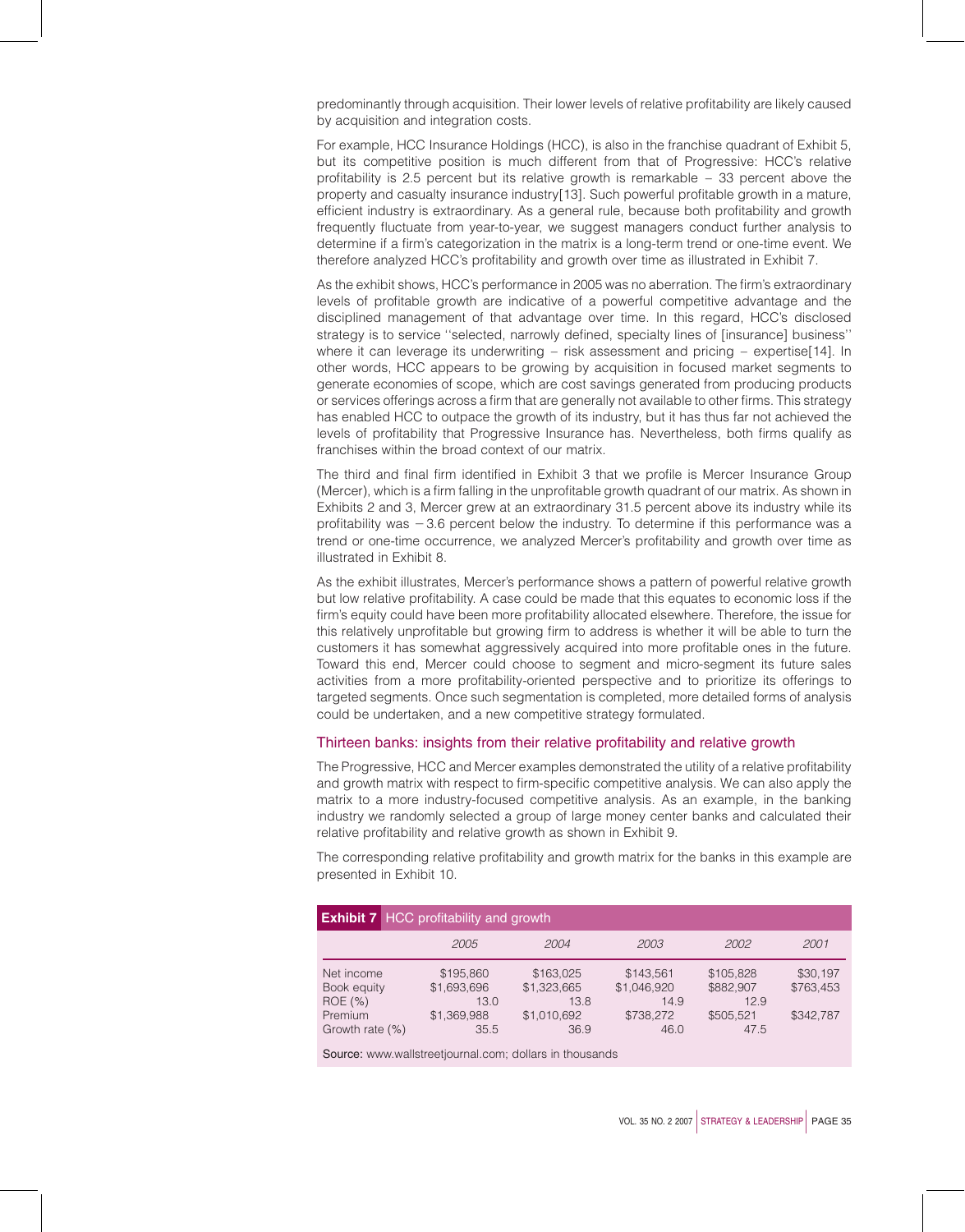| <b>Exhibit 8</b> Mercer Insurance Group profitability and growth                                                                                                                                                                                             |                             |                             |                          |                            |                     |  |
|--------------------------------------------------------------------------------------------------------------------------------------------------------------------------------------------------------------------------------------------------------------|-----------------------------|-----------------------------|--------------------------|----------------------------|---------------------|--|
|                                                                                                                                                                                                                                                              | 2005                        | 2004                        | 2003                     | 2002                       | 2001                |  |
| Net income<br>Book equity<br>ROE (%)                                                                                                                                                                                                                         | \$7,020<br>\$103,399<br>6.9 | \$3,264<br>\$100,408<br>3.3 | \$583<br>\$98,326<br>0.9 | \$2,242<br>\$37,017<br>6.2 | \$3,300<br>\$35,397 |  |
| Premium<br>Growth rate (%)<br>Organization of the contract of the contract of the contract of the contract of the contract of the contract of the contract of the contract of the contract of the contract of the contract of the contract of the contract o | \$74.760<br>34.0            | \$55,784<br>16.5            | \$47.864<br>18.3         | \$40.454<br>31.7           | \$30.728            |  |

Source: www.wallstreetjournal.com; dollars in thousands

# **Exhibit 9** Relative banking profitability and growth calculation

| Company name                          | Ticker<br>symbol | $ROE_{Firm}$<br>(%)<br>(1) | ROE <sub>Industry</sub><br>(% )<br>(2) | ROE <sub>Relative</sub><br>(% )<br>$(3)=(1)-(2)$ | $Growth_{Firm}$ (%)<br>(4) | Growth <sub>Industry</sub><br>(% )<br>(5) | Growth <sub>Relative</sub><br>(% )<br>$(6) = (4) - (5)$ |
|---------------------------------------|------------------|----------------------------|----------------------------------------|--------------------------------------------------|----------------------------|-------------------------------------------|---------------------------------------------------------|
| JP Morgan Chase & Co.                 | <b>JPM</b>       | 11                         | 16                                     | $-5.1$                                           | 40                         | 23.4                                      | 16.9                                                    |
| SunTrust Banks Inc.                   | <b>SUN</b>       | 12                         | 16                                     | $-3.7$                                           | 39                         | 23.4                                      | 15.1                                                    |
| Bank of America Corp. (DE)            | <b>BOA</b>       | 16                         | 16                                     | $-0.4$                                           | 33                         | 23.4                                      | 9.2                                                     |
| Wachovia Corp.                        | <b>WAC</b>       | 14                         | 16                                     | $-2.1$                                           | 28                         | 23.4                                      | 4.5                                                     |
| <b>PNC Financial Services Group 1</b> | <b>PNC</b>       | 17                         | 16                                     | 0.6                                              | 26                         | 23.4                                      | 2.3                                                     |
| KeyCorp                               | <b>KEY</b>       | 15                         | 16                                     | $-0.6$                                           | 20                         | 23.4                                      | $-3.1$                                                  |
| Wells Fargo & Co.                     | WF               | 20                         | 16                                     | 3.6                                              | 20                         | 23.4                                      | $-3.8$                                                  |
| Toronto-Dominion Bank                 | <b>TOR</b>       | 23                         | 16                                     | 7.2                                              | 20                         | 23.4                                      | $-3.9$                                                  |
| <b>Bank of Montreal</b>               | <b>BOM</b>       | 18                         | 16                                     | 1.5                                              | 19                         | 23.4                                      | $-4.1$                                                  |
| Bank of New York Co. Inc.             | <b>BNY</b>       | 17                         | 16                                     | 0.8                                              | 16                         | 23.4                                      | $-7.1$                                                  |
| Bank of Nova Scotia                   | <b>BNS</b>       | 21                         | 16                                     | 5.2                                              | 13                         | 23.4                                      | $-10.1$                                                 |
| Citigroup Inc.                        | <b>CITI</b>      | 18                         | 16                                     | 2.1                                              | 11                         | 23.4                                      | $-12.3$                                                 |
| Mellon Financial Corp.                | <b>MFC</b>       | 20                         | 16                                     | 3.9                                              | 11                         | 23.4                                      | $-12.7$                                                 |

Source: www.yahoofinance.com for the years 2005 and 2004; all calculations are the authors'

As the exhibit illustrates, it appears that the thirteen banks in our sample have chosen to compete based on two strategies: growth or profitability. The relative lack of any franchise (PNC Financial Group is marginally a franchise with a relative profitability of 0.6 percent) or under-performer firms (Key Corp is a marginal under-performer with a relative profitability of  $-0.6$  percent) in the sample illustrates competition between growth-oriented banks on the one hand and profitability-oriented banks on the other. Such well-defined competition may simply be the result of a commodity industry where also-rans are acquired and competitive advantage is fleeting. Whatever the reasons for it, successfully formulating a strategy within such an environment requires greater levels of competitive and financial analyses than any matrix could provide. However, the relative profitability and growth matrix clearly identified the need for such analyses, and it could be used to help frame the analytical effort.

For example, the banks in the harvest quadrant in our example could decide to segment/micro-segment their customer bases and to craft growth strategies to each targeted segment/micro-segment. Conversely, the unprofitable growth banks could choose to assess their customers from a more profitability-oriented perspective and they could also consider benchmarking their operations to identify reengineering/cost savings opportunities. After both sets of banks have completed their analyses, a relative profitability and growth matrix could be utilized to put the findings into context for decision-making purposes.

## Some additional uses for matrix

Though our two examples were drawn from the insurance and banking sectors of the financial services industry we believe that relative profitability and relative growth are basic concepts that can be applied to any industry. For instance, the relative profitability and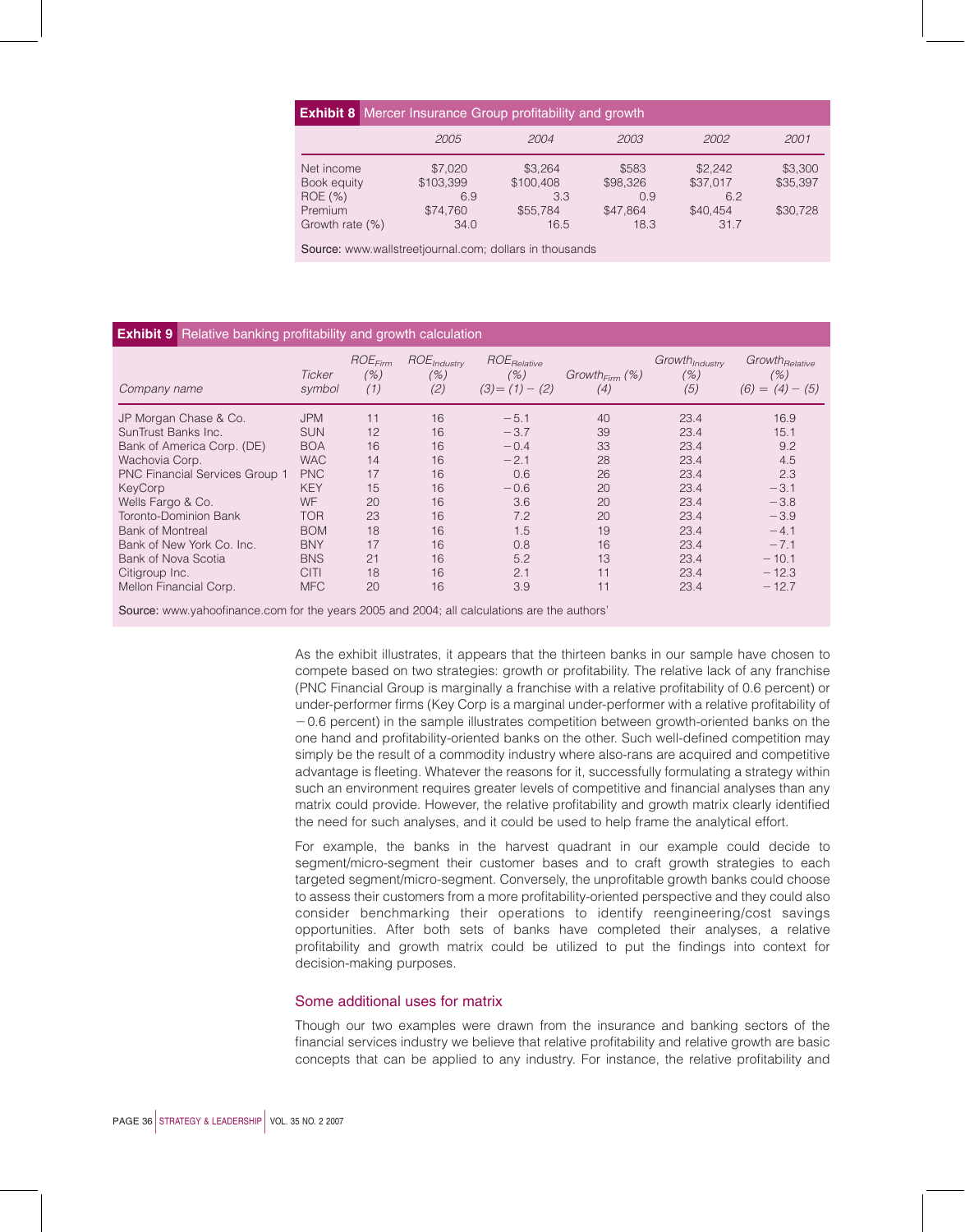

**Exhibit 10** Banking relative profitability and growth matrix

growth matrix analysis presented in our banking example could be interpreted to reflect the consolidating nature of that industry. This type of result could also be seen in the mature sectors of manufacturing or pharmaceuticals where growth by acquisition/consolidation is often a popular strategy. Interestingly, the relative profitability and growth matrix could also be utilized from a portfolio perspective, which is the perspective the BCG matrix was created to address. This process is described in the box, ''Using the Relative Profitability and Growth matrix to consider a portfolio of businesses.''

#### Using the relative profitability and growth matrix to consider a portfolio of businesses

In a hypothetical example, consider two franchises, one of which generates powerful levels of profitability with more normal levels of growth, and the other that generates powerful growth with more normal levels of profitability. Each firm is interested in finding a merging partner. As the matrix reveals, each firm has a strength that could interest the other and the merging of those strengths could serve as the foundation of a business case for the deal. Further analysis is required, of course, before a final merger determination can be made, but the initial logic for the deal is conveniently displayed in a relative profitability and growth matrix.

After substantial due diligence and negotiation, these two firms decide to merge. At this point the firms' executives could consider utilizing a Relative Profitability and Growth matrix to help communicate the logic of the deal to customers, employees, and the capital markets.

Alternatively, a firm with a perpetual under-performer division could consider divesting it to another firm that is better designed to manage such a unit, or possibly even liquidating it, if its liquidation value exceeds its value as a going concern. This information could also be easily summarized and communicated with a Relative Profitability and Growth matrix. The value of this matrix therefore lies in its versatility as a screening tool for more detailed forms of analyses, as a tool to help communicate the findings of such analyses, and as an internal portfolio screening/assessment tool.